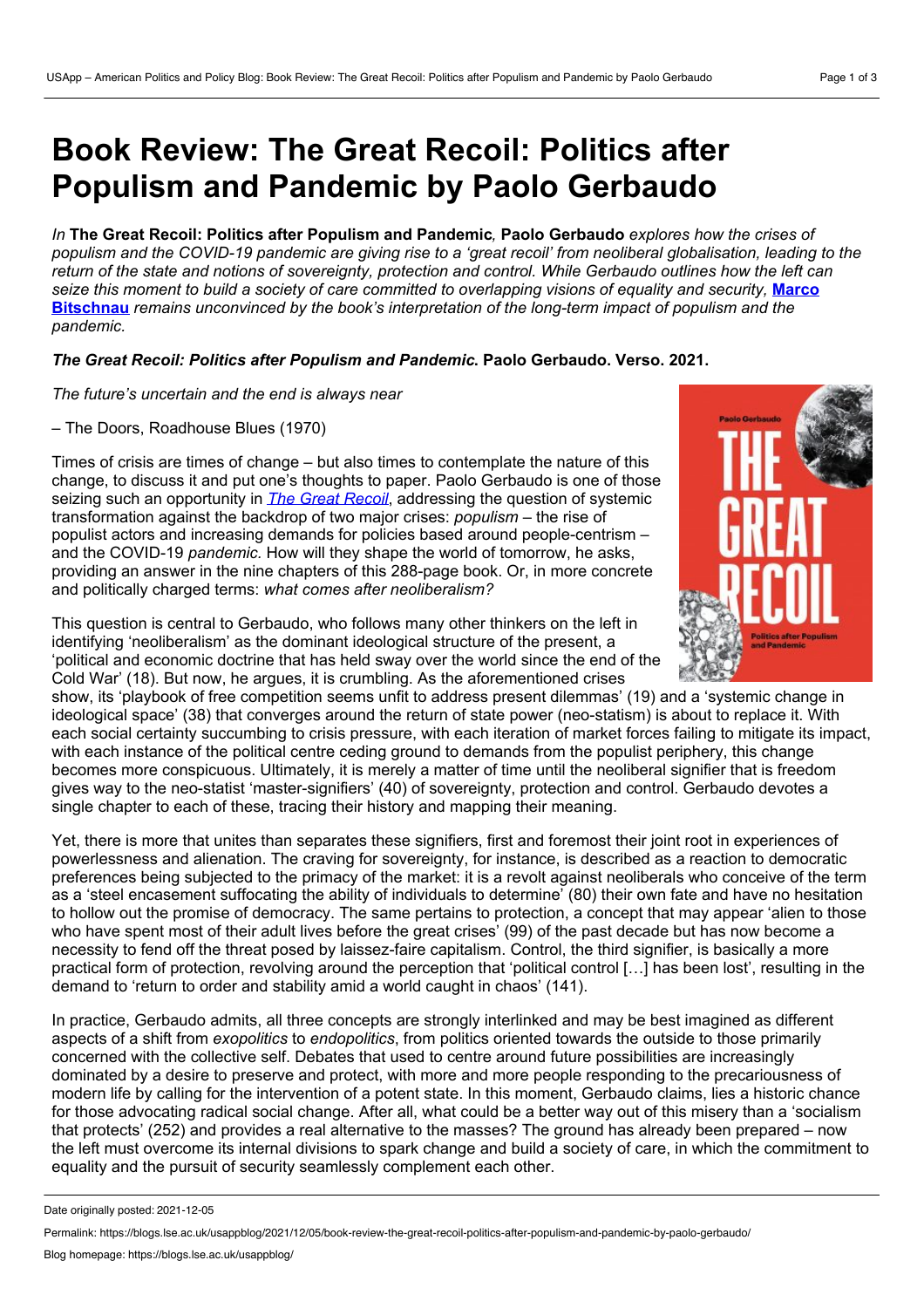

Photo by [Tamanna](https://unsplash.com/@tamanna_rumee?utm_source=unsplash&utm_medium=referral&utm_content=creditCopyText) Rumee on [Unsplash](https://unsplash.com/?utm_source=unsplash&utm_medium=referral&utm_content=creditCopyText)

While this may sound impressive at first, one cannot help but recall the aftermath of the Lehman Brothers bankruptcy in 2008. Back then, almost everybody on the left seemed similarly convinced that this was the beginning of a new era; that from the ashes of casino [capitalism,](https://manchesteruniversitypress.co.uk/9781784991340/) a different society was bound to arise, a more egalitarian society in which the savage beast of financial markets would finally be tamed. But despite these prophecies, it did not take long for the global economy to recover, the bankers to return to their offices and the Occupy Wall Street protesters to fold up their tents in New York's Zuccotti Park. Not the faintest sign of revolutionary change, not even a fierce outcry of the mythical 99%, but plenty of disappointment for those who were premature in their judgment and sought salvation from a future that never came into being.

Gerbaudo is no soothsayer, and his analysis is more astute than the utopian dreams of the Occupy crowd. And yet, there are striking similarities, especially his conviction that we are witnessing a real paradigm shift rather than a straw fire. A bold claim, given that his argument rests on a quite exaggerated interpretation of both crises. Populism, if ever that [relevant](https://www.cambridge.org/core/journals/perspectives-on-politics/article/abs/myth-of-global-populism/4768B361D346DADE91D3C150011CB999), has clearly entered a phase of stagnation or even retreat. Since the 'Trump peak' in 2016, populist challengers have lost high-profile elections in [France,](https://www.thetimes.co.uk/article/landslide-for-macron-fns37zvpq) the [UK](https://www.economist.com/britain/2019/12/13/jeremy-corbyns-crushing-defeat) and the [Netherlands](https://www.bloomberg.com/news/articles/2021-03-17/dutch-hand-fourth-term-to-prime-minister-rutte-exit-poll-shows), populist parties were ousted from power in Austria and Norway and populist positions have lost much of the 'forbidden fruit' status that contributed to their appeal. No longer do they represent serious challenges to a sclerotic status quo but rather corruption and incompetence, from Donald Trump's obscene narcissism to [Heinz-Christian](https://www.bbc.co.uk/news/world-europe-58354887) Strache's Ibiza adventures.

At the same time, the perception of COVID-19 is also shifting in some countries from that of an unprecedented health crisis into that of an everyday nuisance. With mass vaccination campaigns being rolled out, mask mandates lifted and 'Freedom Days' proclaimed, the pandemic is increasingly loosening its tight grip on many societies and is beginning to fade from the centre of public attention. There is no doubt that it is leaving lasting scars, but there is little reason to agree that we are 'likely to see a phase of outright deglobalisation' and an 'existential challenge' (52) to global capitalism as Gerbaudo argues. Not only is this the most robust (albeit uneven) economic recovery in 80 years, but there is very little empirical evidence in support of the [deglobalisation](https://openknowledge.worldbank.org/bitstream/handle/10986/35647/9781464816659.pdf) thesis. In fact, prominent economists such as Pol Antràs have called such predications 'hyperbolic' and the pandemic '*not* likely to constitute a significant de-globalization force' [\(2021:](https://scholar.harvard.edu/antras/publications/de-globalisation-global-value-chains-post-covid-19-age) 2). Are all of these experts simply propagandists of the neoliberal cause – or could it rather be that Gerbaudo is a prisoner of his own argument?

Date originally posted: 2021-12-05

Permalink: https://blogs.lse.ac.uk/usappblog/2021/12/05/book-review-the-great-recoil-politics-after-populism-and-pandemic-by-paolo-gerbaudo/